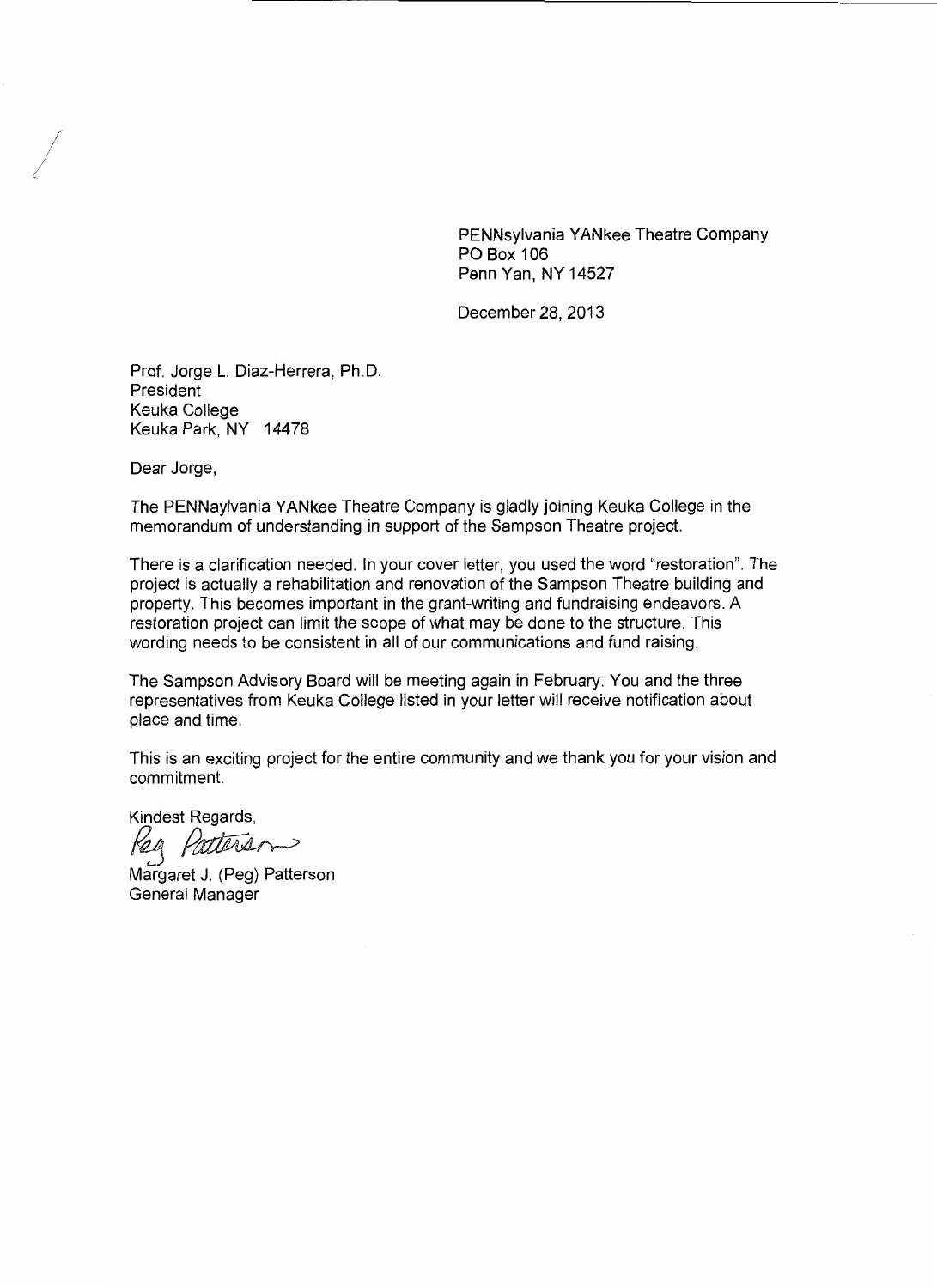

## **Keuka College**

KEUKAPARK, NEW YORK 14478 (315) 279-5201 Fax: (315) 279-5335 E-mail: jdiazh@keuka.edu

Office of the President

December 16, 2013

Peg Patterson, General Manager Pennsylvania Yankee Theatre Company PO Box 106 Penn Yan, NY 14527

Dear Peg,

Keuka College is pleased to sign a memorandum of understanding with the Pennsylvania Yankee Theatre Company in support of the restoration of the Sampson theatre in Penn Yan.

Please, find enclosed two copies of the signed MoU for your signature; return one signed copy to us.

Per the agreement, we would like to appoint the following three Keuka Representatives to the Sampson theatre board:

Dr. Anne Weed, VP Academic Affairs Ms. Amy Storey, VP Advancement and External Relations Ms. Kelly Hamilton, Music Director

I look forward to continue our commitment to see the restoration of the Sampson theatre a  $\blacksquare$   $\blacksquare$   $\blacksquare$   $\blacksquare$   $\blacksquare$   $\blacksquare$   $\blacksquare$   $\blacksquare$   $\blacksquare$   $\blacksquare$   $\blacksquare$   $\blacksquare$   $\blacksquare$   $\blacksquare$   $\blacksquare$   $\blacksquare$   $\blacksquare$   $\blacksquare$   $\blacksquare$   $\blacksquare$   $\blacksquare$   $\blacksquare$   $\blacksquare$   $\blacksquare$   $\blacksquare$   $\blacksquare$   $\blacksquare$   $\blacksquare$   $\blacksquare$   $\blacksquare$   $\blacksquare$   $\blacks$ 

Cordially your

Prof. Jorge L. Díaz-Herrera, Ph.D President

Enc. JD-H